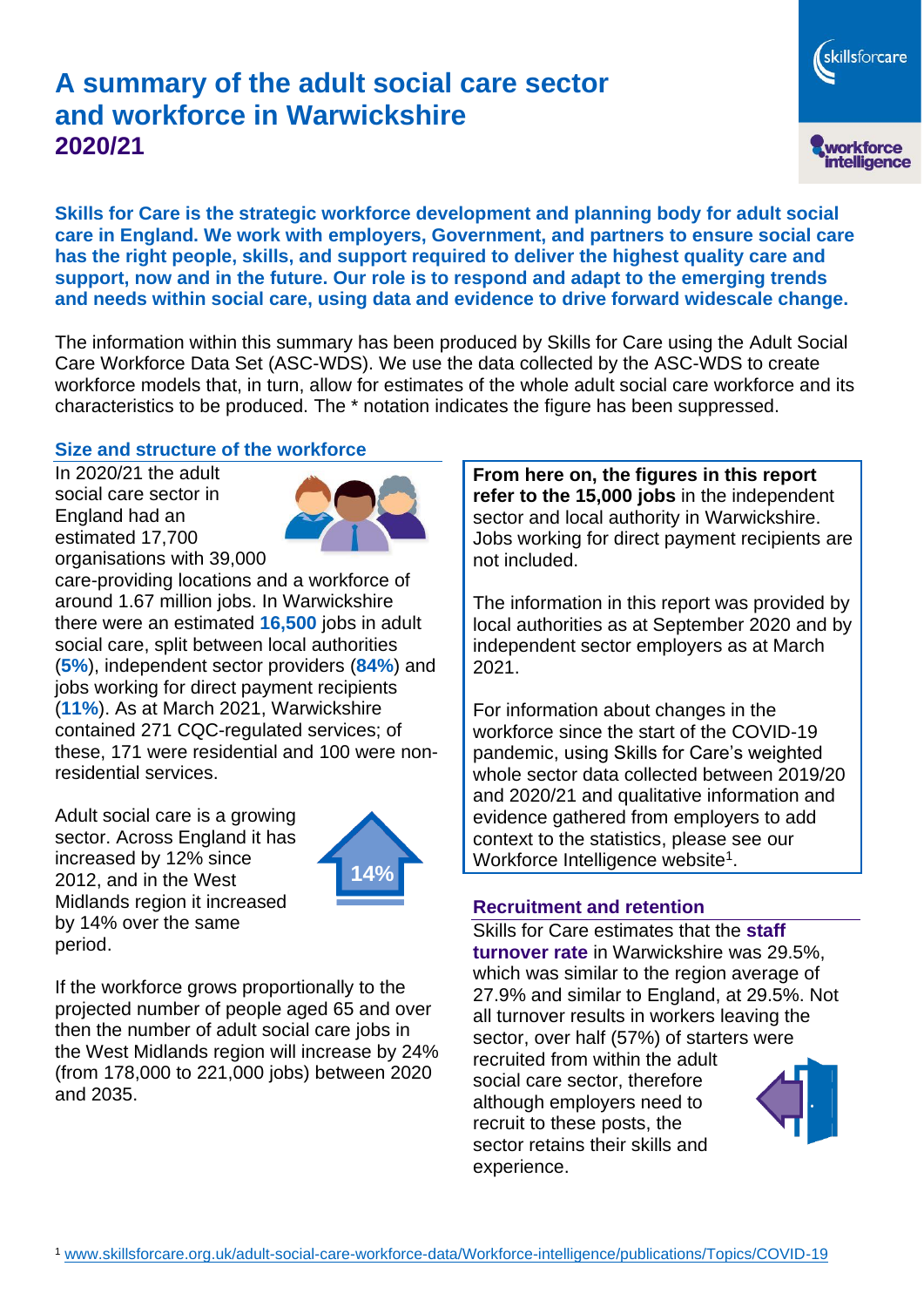Adult social care has an experienced 'core' of workers. Workers in Warwickshire had on average **8.3 years of experience in the sector** and 77% of the workforce had been working in the sector for at least three years.

Using both workforce intelligence evidence and our links with employers and stakeholders across England, we know that recruitment and retention is one of the largest issues faced by employers. We have many resources and tools available to help, for example the 'Values-based recruitment and retention toolkit'<sup>2</sup> and 'Seeing potential: widen your talent pool'. <sup>3</sup> For more information please visit: [www.skillsforcare.org.uk/recruitment-retention](http://www.skillsforcare.org.uk/recruitment-retention)

#### **Employment information**

We estimate Warwickshire had **15,000** adult social care jobs employed in the local authority and independent sectors. These included 1,100 managerial roles, 650 regulated professionals, 11,000 direct care (including 9,200 care workers), and 2,300 other-non-care proving roles.

The average number of **sickness days** taken in the last year in Warwickshire was 9.1, (10 in West Midlands and 9.5 across England). With an estimated directly employed workforce of 14,000, this would mean employers in Warwickshire lost approximately **126,000 days to sickness in 2020/21**. In England levels of staff sickness have nearly doubled over the course of the pandemic between 2019/20 and 2020/21, in total around 6 million extra days were lost to sickness than in the year before.

Around one quarter (27%) of the workforce in Warwickshire were on zero-hours contracts. Around a half (45%) of the workforce usually worked full-time hours and 55% were parttime.

#### **Chart 1. Proportion of workers on zero hours contracts by area**

| England       |  |  |  |  |
|---------------|--|--|--|--|
| West Midlands |  |  |  |  |
| Warwickshire  |  |  |  |  |



#### **Workforce demographics**

The majority (85%) of the workforce in Warwickshire were female, and the average age was 43.9 years old. Workers aged



24 and under made up 11% of the workforce and workers aged over 55 represented 28%. Given this age profile approximately 4,100 people will be reaching retirement age in the next 10 years.

Nationality varied by region, in England 83% of the workforce identified as British, while in the West Midlands region this was 87%. An estimated 85% of the workforce in Warwickshire identified as British, 6% identified as of an EU nationality and 8% a non-EU nationality, therefore there was a similar reliance on EU and non-EU workers.

#### **Pay**



Table 1 shows the full-time equivalent annual or hourly pay rate of selected job roles in Warwickshire (area), West Midlands (region) and England.

All figures represent the independent sector as at March 2021, except social workers which represent the local authority sector as at September 2020. At the time of analysis, the National Living Wage was £8.72.

#### **Table 1. Average pay rate of selected job roles by area**

|                                 | <b>England</b> | <b>Region</b> | Area    |  |
|---------------------------------|----------------|---------------|---------|--|
| Full-time equivalent annual pay |                |               |         |  |
| Social Worker <sup>t</sup>      | £37,100        | £36,400       | £34,000 |  |
| Registered nurse                | £33,600        | £33,300       | 33300   |  |
| Hourly pay                      |                |               |         |  |
| National Living<br>Wage         | £8.72          | £8.72         | £8.72   |  |
| Senior care worker              | £10.00         | £9.80         | £9.74   |  |
| Care worker                     | £9.29          | £9.11         | £9.38   |  |
| Support and<br>outreach         | £9.53          | £9.35         | £9.10   |  |

†Local authority social workers only.

Please note that pay varies by sector, with local authority pay generally being higher than independent sector pay.

[www.skillsforcare.org.uk/vba](http://www.skillsforcare.org.uk/vba)